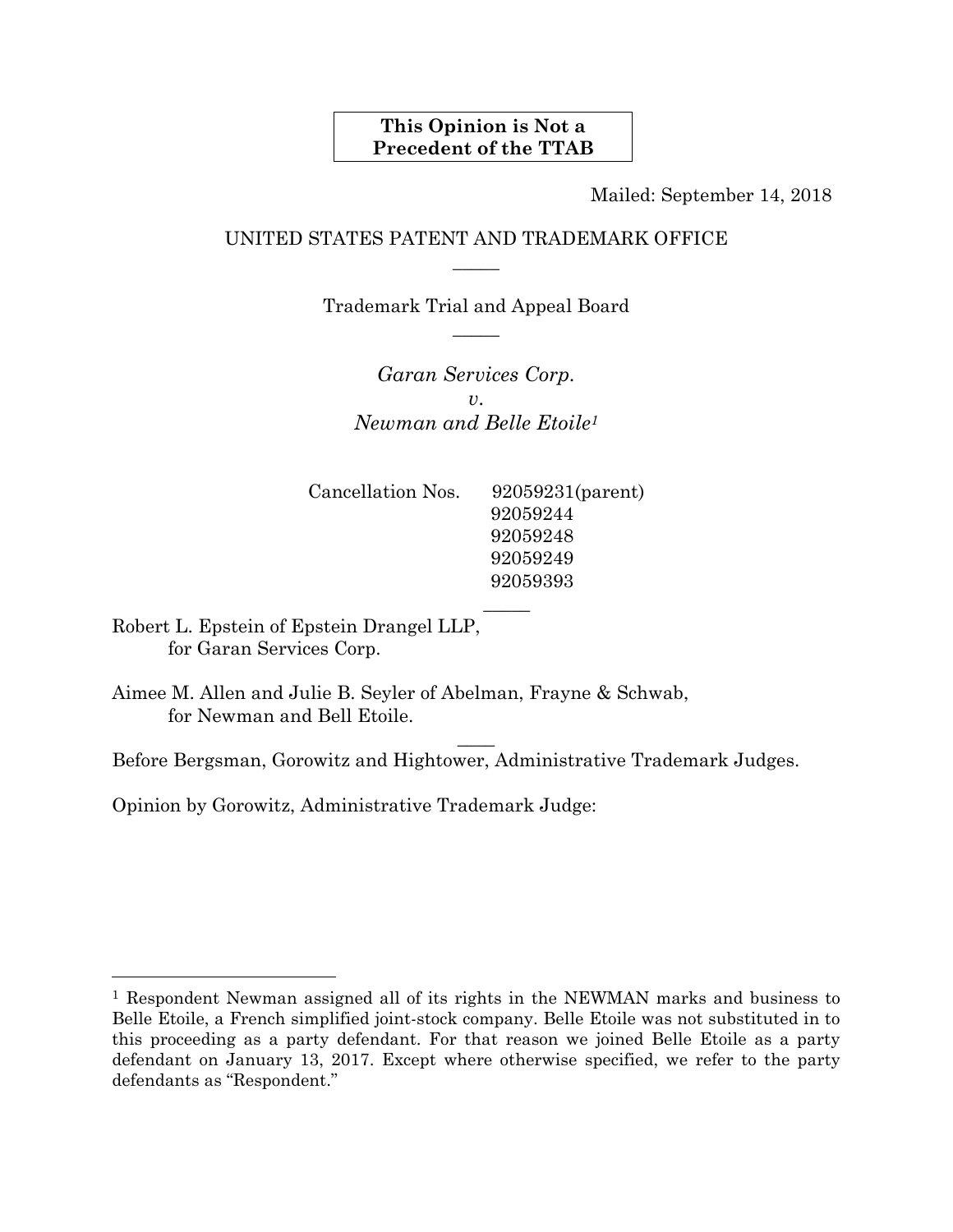Garan Services Corp. (Petitioner) has petitioned to cancel the following

registrations for the mark NEWMAN in the stylized form  $\overbrace{M=N}^{\text{NEN}}$  (NEW MAN 1)



l

and the composite  $\bigvee$  (NEW MAN 2)<sup>2</sup> on the ground of abandonment:

# **Cancellation No. 92059231**

Registration No. 891625 for the NEW MAN 1 mark for articles of clothing, namely, trousers and shirts, in International Class 25;

Registered May 26, 1970, third renewal March 26, 2010;

#### **Cancellation No. 92059244**

Registration No. 4284412 for NEW MAN 2 for

Clothing, namely, bathing suits, blouses, boots, boot uppers, half-boots, suspenders, belts, shawls, sweaters, socks, shirts, shirt fronts, underwear, suits, neckties, sashes for wear, scarves, gloves, vests, waterproof coats, skirts, singlets, coats, trousers, overcoats, parkas, capes, pelisses, jumpers, dresses, stuff jackets, jackets, tee-shirts, shorts, Bermuda shorts, tops, tank tops, camisoles, dressing gowns, pajamas, slippers, bathing caps, bath slippers, sandals, stockings, tights, breeches for wear, briefs, underwear, brassieres, bandanas, turbans, house coats, esparto shoes and sandals, petticoats, ascots, fingerless gloves, bedroom slippers; footwear; headgear, namely, hats, knitted caps, caps, cap peaks; leather clothing, namely, shirts, pants, coats, dresses, boots, boots uppers, suspenders, belts, underwear, neckties, gloves, vests, skirts, jackets, shorts, Bermuda shorts, trousers, overcoats, parkas, capes, pelisses, slippers, sandals, fingerless gloves, bedroom slippers; imitation leather clothing, namely, shirts, pants, coats, dresses, boots, boots uppers, suspenders, belts, underwear, neckties, gloves, vests, skirts, jackets, shorts, Bermuda shorts, trousers, overcoats, parkas, capes, pelisses, slippers, sandals, fingerless gloves, bedroom slippers; knitwear, namely, knitted blouses, knitted caps, shawls, sweaters, socks, sashes for wear, scarves, gloves, vests, skirts, dresses, coats, capes, pelisses,

<sup>2</sup> The description of the mark in Registration No. 4284412 states: "The mark consists of the wording 'NEW' on the top of 'MAN' on a diagonal inside a rounded sided triangle." Color is not claimed as a feature of the mark.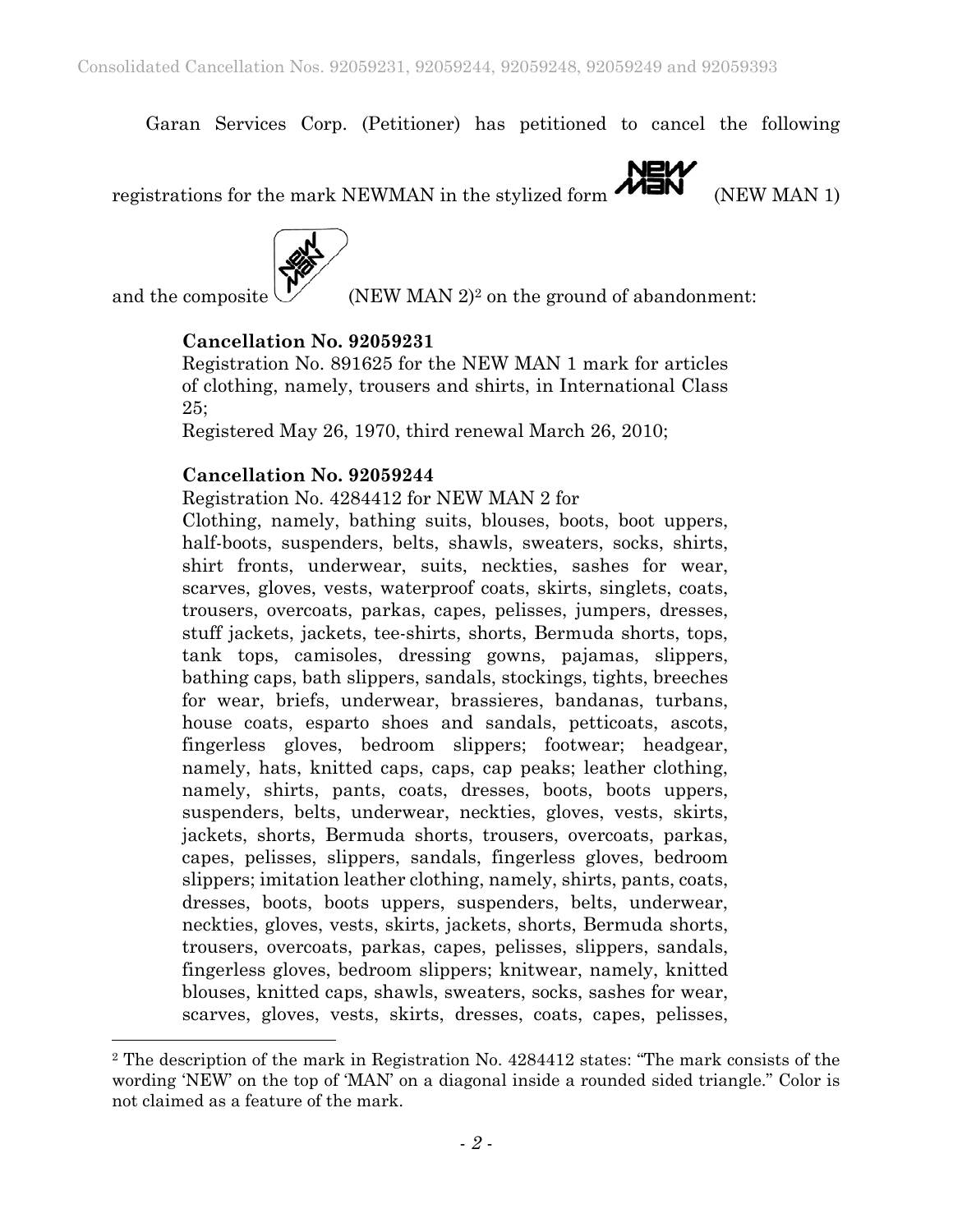jumpers, fingerless gloves; undershorts, namely, underwear boy shorts in International Class 25; Registered February 5, 2013, based on Section 66;

# **Cancellation No. 92059248**

Registration No. 1377291 for NEW MAN 1 for articles of clothing, namely, jeans, jean shirts, trousers, shirts, polo shirts, pullovers, belts, t-shirts, sweatshirts in International Class 25; Registered January 7, 1986; second renewal July 6, 2016;3

# **Cancellation No. 9209249**

Registration No. 1384282 for NEW MAN 2 for articles of clothing, namely, jeans, jean shirts, trousers, shirts, polo shirts, pullovers, belts, t-shirts, sweatshirt, in International Class 25; Registered February 25, 1986; second renewal August 24, 20164 and

# **Cancellation No. 92059393**

l

Registration No. 1422928 for NEW MAN 1 for underwear and shoes in International Class 25; Registered December 30, 1986, Renewal filed June 29, 20175

The actions were consolidated on November 6, 2015. 19 TTABVUE. After

consolidation both parties referred to the marks as "the NEW MAN marks." Despite

slight differences in the orientation and design elements, neither the literal elements

<sup>&</sup>lt;sup>3</sup> "Jackets, lumber jackets, hats, caps and suspenders" were deleted from the identification of goods when the registration was renewed on July 6, 2016. Since these goods were deleted without the consent of Petitioner, judgment is entered against Respondent with respect to these goods. Trademark Rule 2.134, 37 CFR § 2.134.

<sup>4</sup> The registration included goods in International Classes 25 and 18. The petition was restricted to the goods in International Class 25. Of the goods in International Class 25, "hats, footwear, gloves, caps, and suspenders" were deleted from the identification of goods when it was renewed on Nov. 8, 2015. Since these goods were deleted without the consent of Petitioner, judgment is entered against Respondent with respect to these goods. Trademark Rule 2.134, 37 CFR § 2.134.

<sup>&</sup>lt;sup>5</sup> "Boots and slippers" were deleted from the identification of goods when the registration was renewed by Belle Etoile on June 29, 2017. Since these goods were deleted without the consent of Petitioner, judgment is entered against Respondent with respect to these goods. Trademark Rule 2.134, 37 CFR § 2.134.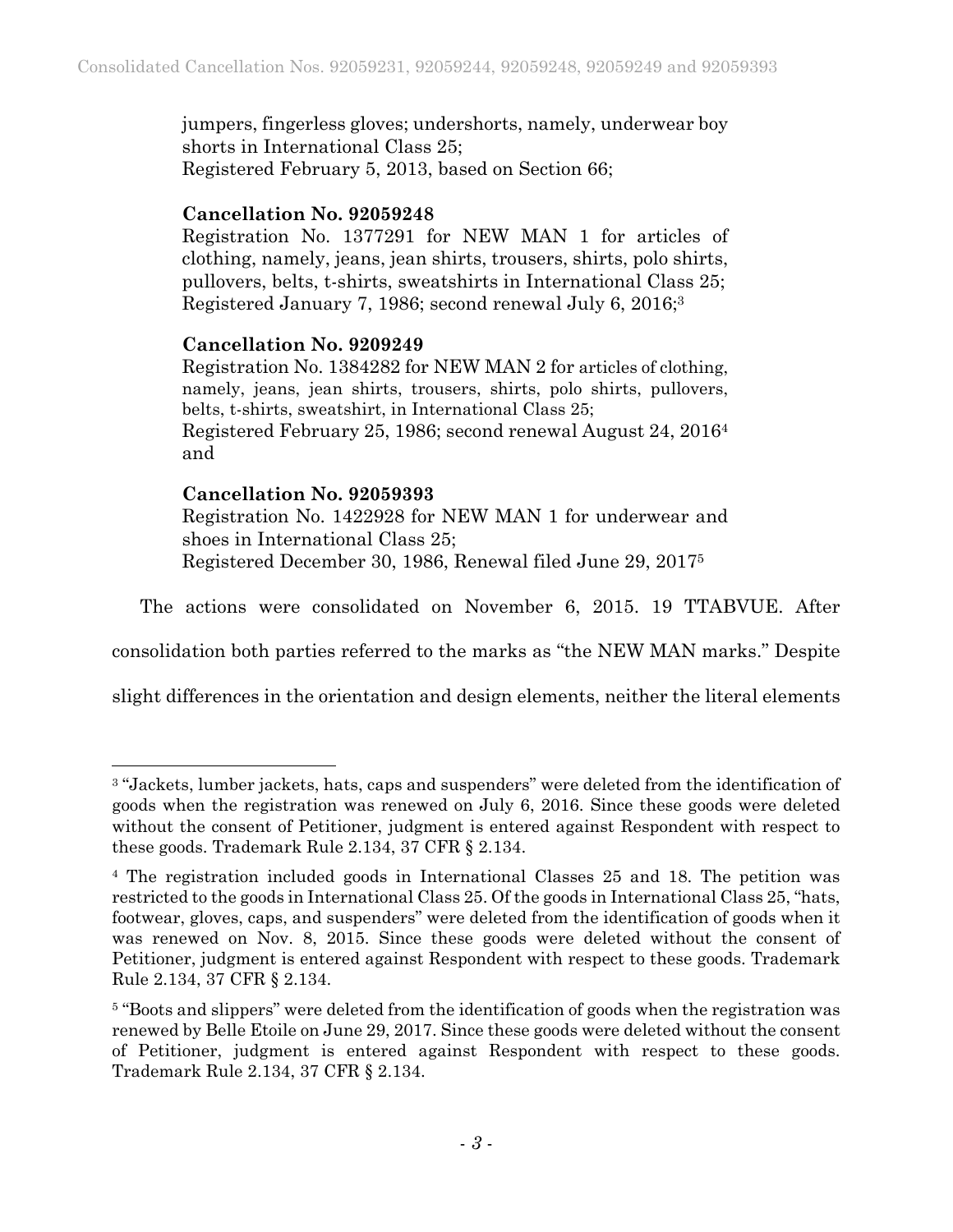nor the font was modified. Moreover, the difference between the two marks consists of the orientation of the literal elements; in version 1 (NEW MAN 1) the words NEW MAN are stacked vertically and in version 2 (NEW MAN 2), the words NEW and MAN are stacked on an angle and encased in a triangular design. These "minor adjustments" are not sufficient to warrant a finding that consumers would view these as different marks. *See Jack Wolfskin v. New Millennium Sports*, 737 F.3d 1363, 116 USPQ2d 1129, 1133-34 (Fed. Cir. 2015).<sup>6</sup> In this decision, we refer to the marks jointly as either NEW MAN or the NEW MAN marks.

I. The Record.

The record includes the pleadings, and by operation of Trademark Rule 2.122(b), 37 CFR § 2.122(b), the registration files of the subject registrations. In addition, the parties introduced the following evidence by notice of reliance:

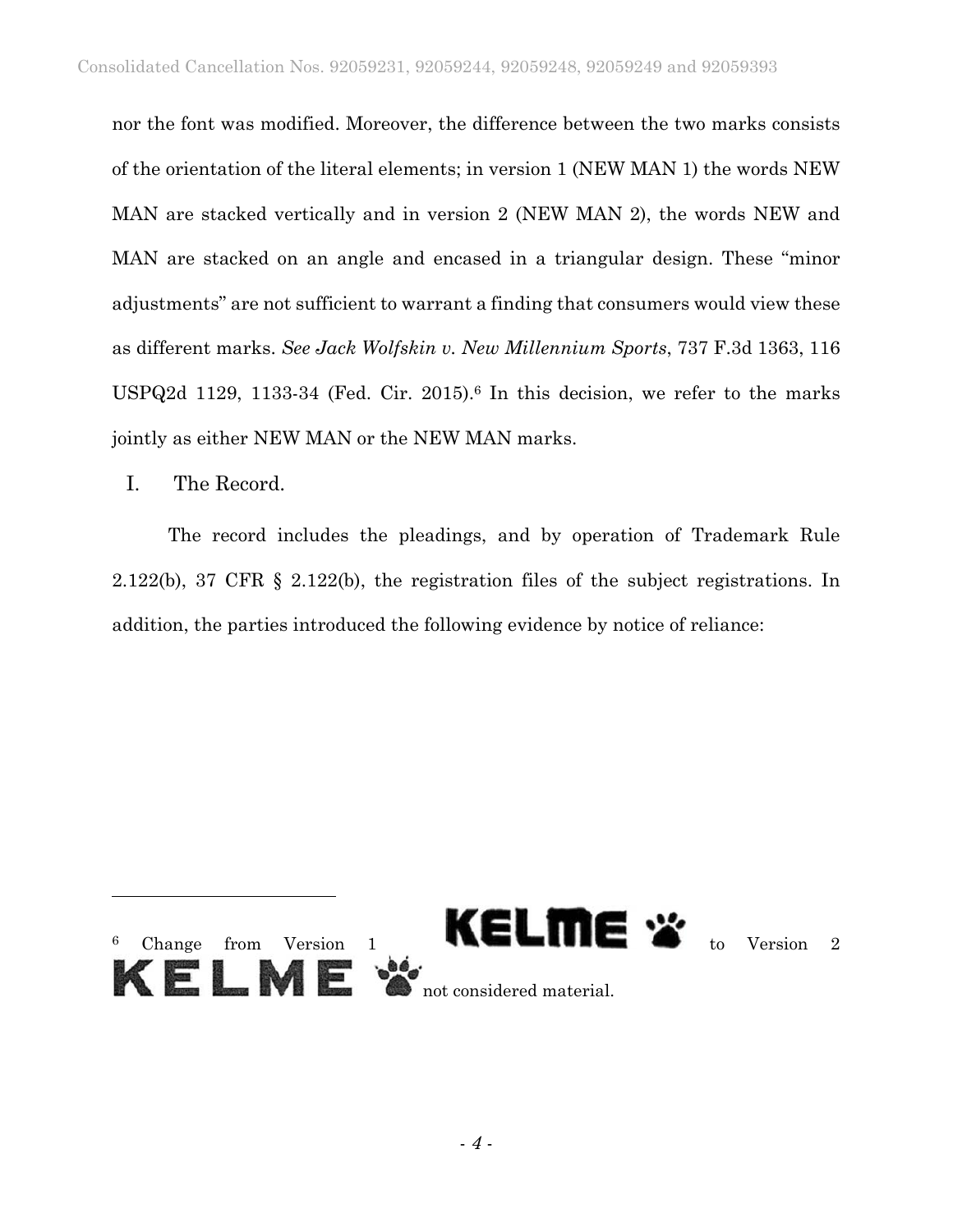# A. Petitioner.

- 1. The file history for Petitioner's trademark application, Serial No. 86353923, Exhibit A to Petitioner's NOR, 33 TTABVUE 5-101 (PNOR Ex. A);
- 2. Petitioner's First Set of Requests to Admit to Registrant in Consolidated Cancellations, Exhibit B to Petitioner's NOR, 33 TTABVUE 103-157 (PNOR Ex. B);
- 3. Registrant's Answers to Petitioner's First Set of Requests to Admit to Registrant in Consolidated Cancellations, Exhibit C to Petitioner's NOR, 33 TTABVUE 159-246 (PNOR Ex. C).
- B. Respondent.
	- 1. The file histories of each registration at issue in this action, 34 TTABVUE (RNOR 1);7
	- 2. Article from the September 20, 2012 issue of GQ France entitled How has the Logo for the New Man Brand Contributed to Changing the Face of the World? and translation thereof, 35 TTABVUE 6-8 (RNOR 2 – Exhibit 1); Article from French version of Wikipedia about New Man and translation thereof, fr.wikipedia.org/wiki/New\_Man, 35 TTABVUE 10-16 (RNOR 2 – Exhibit 2);
	- 3. Web pages from the Official Website of Raymond Loewy raymondloewy.com/endorsements/, accessed December 12, 2017, 35 TTABVUE 18-46 (RNOR 2 – Exhibit 3);
	- 4. Declaration of Michel Benchetrit, President and Managing Director of Belle Etoile and exhibits thereto (Benchetrit Dec.) 36 TTABVUE;
	- 5. Declaration of Maurice Kammoun, Managing Director of Newman and non-confidential exhibits thereto (Kammoun Dec.) 37 TTABVUE; and
	- 6. Confidential exhibits to Maurice Kaummon Declaration (38 TTABVUE).
- II. Background.

 $\overline{a}$ 

Petitioner is the owner of Application Serial No. 86353923 for the mark NEWMAN

in the stylized form set forth below:

<sup>7</sup> As noted above, because the registration files are of record by operation of Rule 2.122(b), it was not necessary for Respondent to introduce them.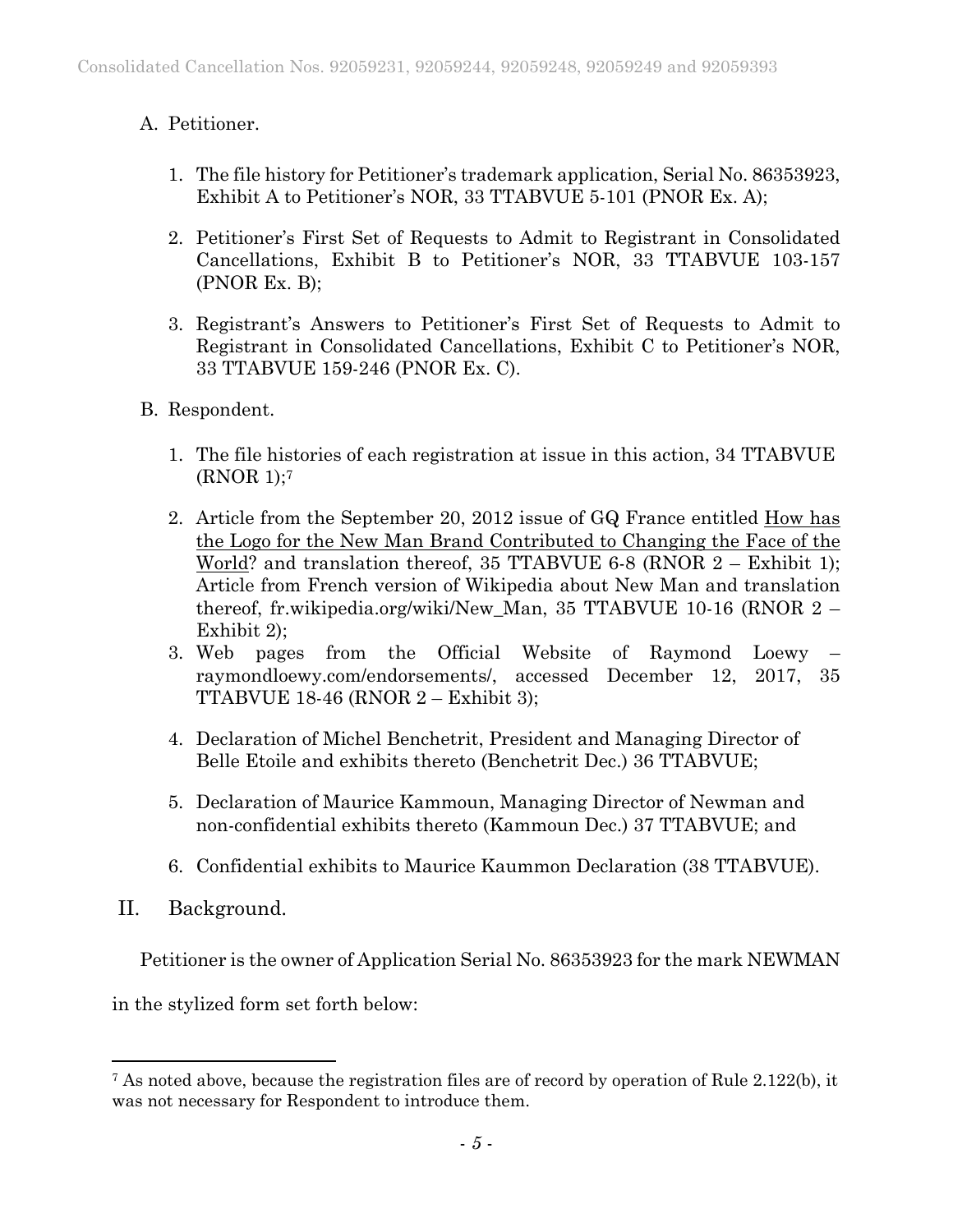

for "tops and bottoms" in International Class 25.8 Respondent's registrations, Nos. 4284412 (NEW MAN 2), 1422928 (NEW MAN 1) and 891625 (NEW MAN 1), were cited as bars to registration of Petitioner's application. Respondent, Newman (a French simplified joint-stock company) is the owner, by assignment, of the marks NEW MAN 1 and NEW MAN 2 as set forth in U.S. Registration Nos. 891625, 1377291, 1384282, and 1422928 ("The Assigned Marks"). Kammoun Dec.¶¶7-9.9 Respondent also owns Registration No. 4284412, which matured from Application Serial No. 79109501. The underlying application, which was filed on November 14, 2011, was an extension of Respondent's International Registration No. 1107700. The U.S. registration issued on February 5, 2013.

The marks were not being used in the United States at the time of the acquisition. Respondent "understood before the 2010 acquisition that U.S. sales of NEW MAN products had stopped, solely due to the fact that the licenses in the U.S. were not renewed and U.S. subsidiaries had closed." Kammoun Dec. ¶16, 37 TTABVUE 7.10

l

<sup>8</sup> Application Serial No. 86353923, which was based on Section 1(b) of the Trademark Act (Intent-to-Use), was filed on July 31, 2014.

<sup>9</sup> Mr. Kammoun's Declaration clarified vague assertions in Respondent's Opposition to Petitioner's Motion for Summary Judgment regarding the ownership of the marks.

<sup>10</sup> Petitioner did not allege that Respondent's predecessor-in-interest had abandoned the marks, which, if true, would have invalidated the transfer to Respondent. *See Auburn Farms Inc. v. McKee Foods Corp.*, 51 USPQ2d 1439, 1444 (TTAB 1999) (abandonment of a trademark prior to an assignment results in an invalid trademark since abandoned trademarks are not capable of assignment).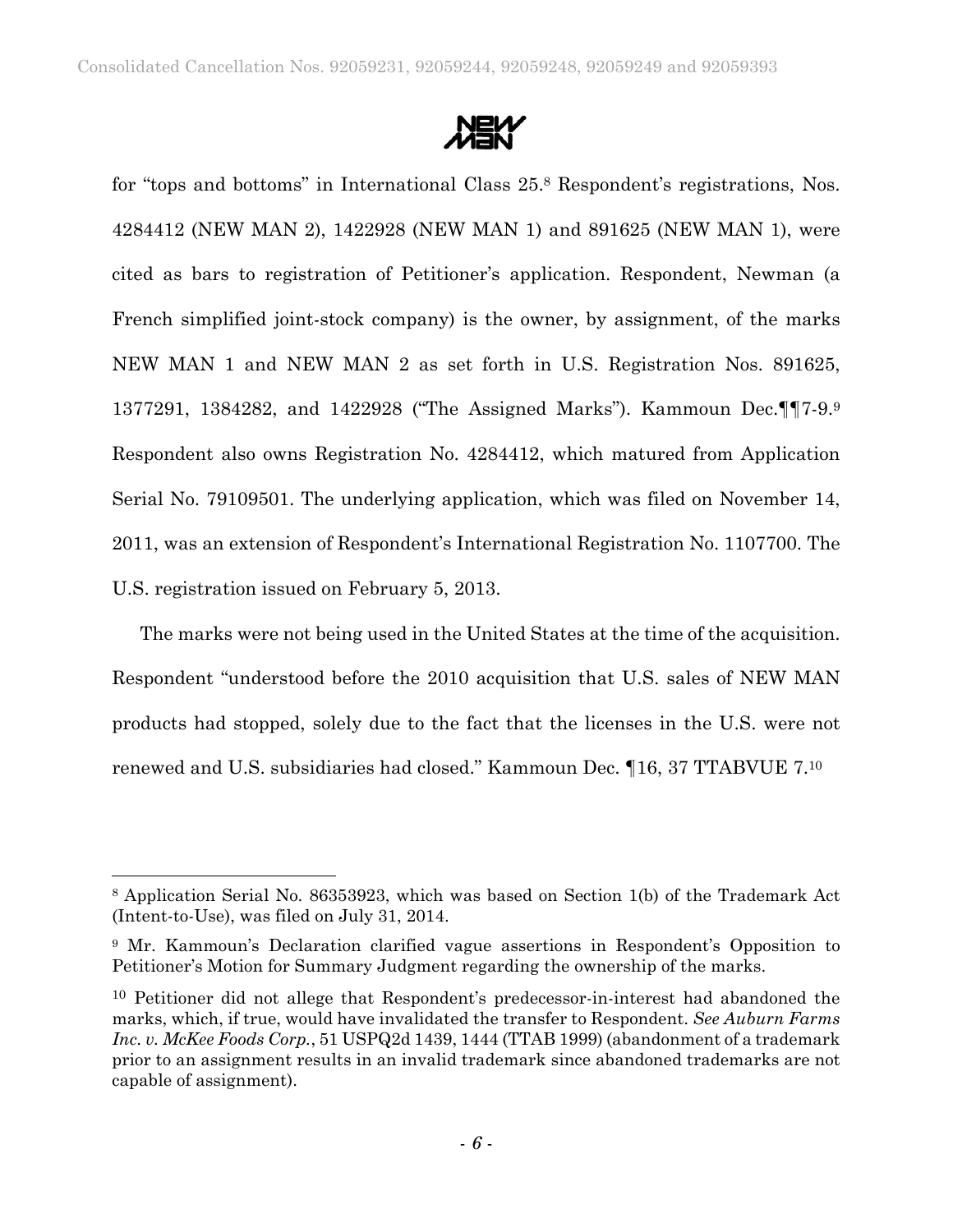While there is no evidence that Respondent used either of the marks in commerce within the United States from the time of acquisition in 2010 until 2016, Respondent asserted that it "maintained an intention to use the NEW MAN marks commercially in the U.S. … and specifically used them in the United States as recently as 2016." Kammoun Dec. ¶3, 37 TTABVUE 4-5.

#### III. Standing.

Standing is a threshold issue that must be proven by a plaintiff in every inter partes case. To establish standing in an opposition or cancellation proceeding, a plaintiff must show "both a 'real interest' in the proceedings as well as a 'reasonable basis' for its belief of damage." *Empresa Cubana Del Tabaco v. Gen. Cigar Co*., 753 F.3d 1270, 111 USPQ2d 1058, 1062 (Fed. Cir. 2014). Evidence of the refusal of Petitioner's application on the basis of several of Respondent's registrations (PNOR Ex. A, 33 TTABVUE 67-92) is sufficient to demonstrate a real interest in the proceedings and a reasonable basis for its belief that it has been damaged. *Empresa Cubana,* 111 USPQ2d at 1062*.* Because Respondent's registrations involved herein were cited as a Section 2(d) bar to the registration of Petitioner's Application Serial No. 86353923 for NEWMAN (stylized), Petitioner has established its standing to bring these proceedings.

IV. Abandonment.

Abandonment of a mark occurs

[w]hen its use has been discontinued with intent not to resume such use. Intent not to resume may be inferred from circumstances. Nonuse for 3 consecutive years shall be prima facie evidence of abandonment. "Use"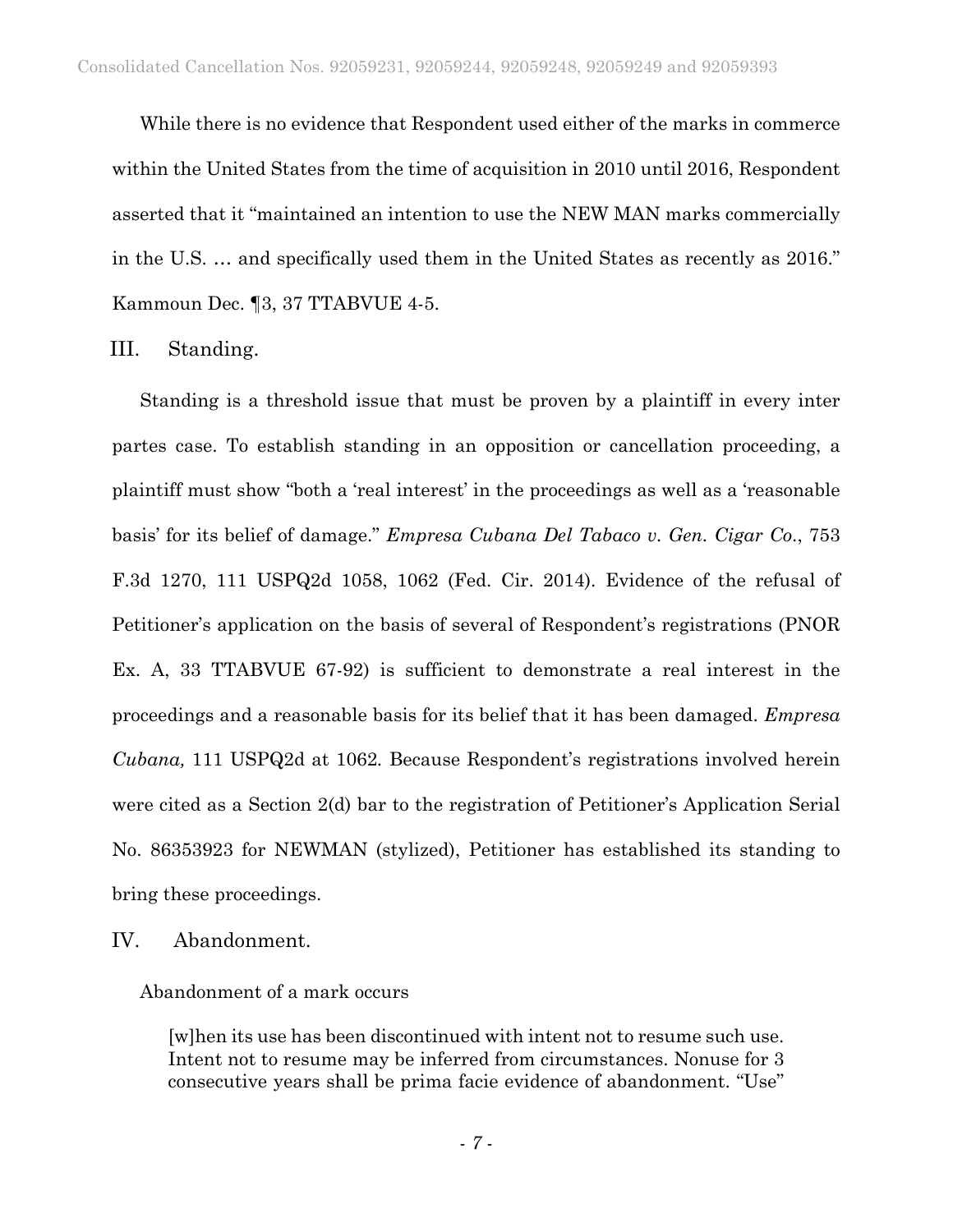of a mark means the bona fide use of such mark made in the ordinary course of trade, and not made merely to reserve a right in a mark.

Section 45 of the Trademark Act, 15 U.S.C. § 1127. Introduction of evidence of nonuse of the mark for three consecutive years constitutes a prima facie showing of abandonment and shifts the burden to the party contesting the abandonment to show either evidence to disprove the underlying facts triggering the presumption of three years of nonuse, or evidence of an intent to resume use to disprove the presumed fact of no intent to resume use. *See, e.g.*, *Harry Winston, Inc. v. Bruce Winston Gem Corp.*, 111 USPQ2d 1419, 1429 (TTAB 2014).

A. Assigned Marks.

As discussed *supra*, there is no evidence that Respondent used either of the marks in commerce within the United States from the time of acquisition in 2010 until 2016. To the contrary, Respondent qualified its admissions to requests to admit use of each of the marks between 2010 and 2016 by stating that "it maintained an intent to resume sale of NEW MAN products and in 2016 it shipped and sold NEW MAN products in U.S. commerce." Petitioner's First Set of Requests to Admit PNOR Ex. C, 33 TTABVUE 161. For each of the subject registrations and for each year between 2011 and 2015, Petitioner asked the following question:

> 1. Admit that Registrant has no documents that show that any NEW MAN branded products were shipped in U.S. commerce during 2015 under or in conjunction with the mark which forms the subject matter of U.S. Reg. 891,625.

> **Response:** Admit, however Registrant qualifies that it has documents that show that in 2015 it maintained an intent to resume sale of NEW MAN products and in 2016 it shipped and sold NEW MAN products in U.S. commerce.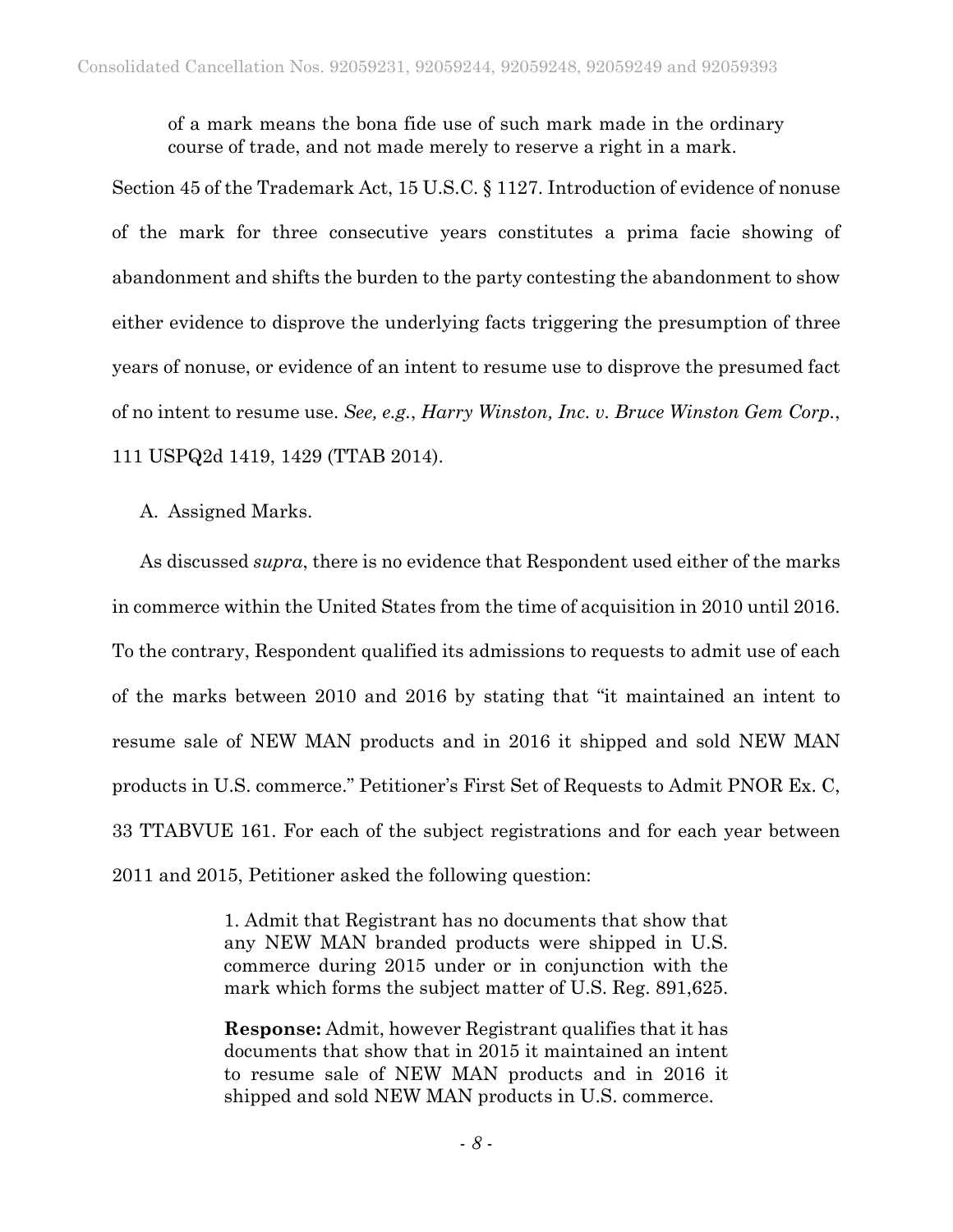We infer from these responses that Respondent did not use the mark in commerce with the U.S. until 2016. Therefore, Petitioner has met its burden to establish a prima facie showing of abandonment with respect to the Assigned Marks based on nonuse from the acquisition of the Assigned Marks in 2010 to 2016. Kammoun Dec. ¶16, 37 TTABVUE 4-5. As such, the burden of production shifts to Respondent to rebut the prima facie case, but the burden of persuasion as to abandonment remains with Petitioner. *Cerveceria Centroamericana S.A. v. Cerveceria India Inc.*, 892 F.2d 1021, 13 USPQ2d 1307, 1312 (Fed. Cir. 1989); *Crash Dummy Movie LLC v. Mattel Inc.*, 601 F.3d 1387, 94 USPQ2d 1315, 1318 (Fed. Cir. 2010).

Intent to resume use in abandonment cases has been equated with a showing of special circumstances which excuse a registrant's nonuse. *Imperial Tobacco Ltd. v. Philip Morris Inc.*, 899 F.2d 1575, 14 USPQ2d 1390, 1395 (Fed. Cir. 1990). "Excusable non-use due to 'special circumstances' means a temporary non-use that is beyond the control of the registrant or is forced by outside causes." 3 J. Thomas McCarthy, McCarthy on Trademarks and Unfair Competition § 19:136 (5th ed. 2018) (citing *In re Moorman Manufacturing Co.*, 203 USPQ 712, 714 (Comm'r Pat. 1979)).

If a mark owner's nonuse is excusable, it has overcome the presumption that its nonuse was coupled with an intent not to resume use; if the activities are insufficient to excuse nonuse, the presumption is not overcome. *See Cerveceria Centroamericana*, 13 USPQ2d at 1313. To prove excusable nonuse, Respondent must produce evidence showing that, under the particular circumstances of the case, its activities were those that a reasonable business with a bona fide intent to use the mark in U.S. commerce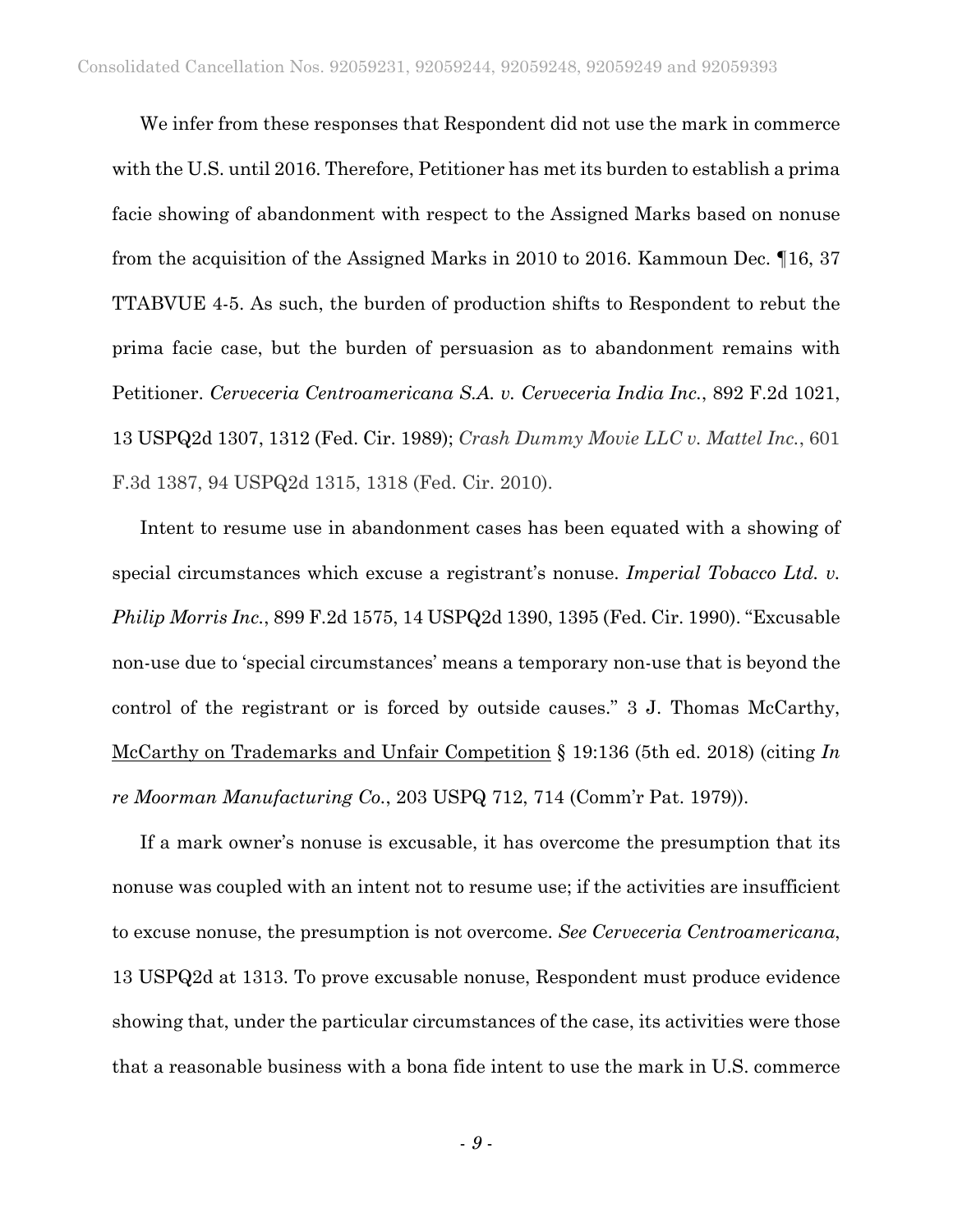would have undertaken. *Rivard v. Linville*, 133 F.3d 1446, 45 USPQ2d 1374, 1376 (Fed. Cir. 1998). To that end, the Board has pointed out that plans must be to resume commercial use of a mark within the "reasonably foreseeable future." *Exec. Coach Builders, Inc. v. SPV Coach Co.*, 123 USPQ2d 1175, 1198-99 (TTAB 2017). We may consider evidence regarding practices that occurred before or after the three-year period of nonuse to infer intent to resume use during the three-year period. *Crash Dummy Movie LLC v. Mattel Inc.*, 601 F.3d 1387, 94 USPQ2d 1315, 1317 (Fed. Cir. 2010). Evidence of subsequent intent to resume use, however, does not rebut the presumption of abandonment. *See Cerveceria Centroamericana*, 13 USPQ2d at 1313. To determine whether Respondent established its intent to resume use within the reasonably foreseeable future, we evaluate actions taken by Respondent during the period of non-use.

As discussed above, NEW MAN mark was not in use in the U.S. at the time that Respondent acquired the mark in 2010. Kammoun Dec. ¶16, 37 TTABVUE 7.

"By 2011 [Respondent was] actively searching for new partners in the U.S. by making contacts at professional trade shows, such as the International Clothing Trade Show WHO'S NEXT, and PANORAMA BERLIN." *Id.* In 2012, Respondent hired Alexandre Allard, a "U.S. based consultant specializing in the U.S. clothing market … to perform an analysis of the retail clothing market in order to resume U.S. sales of NEW MAN goods." *Id.* at *¶¶*21-22, 37 TTABVUE 8. Mr. Allard performed the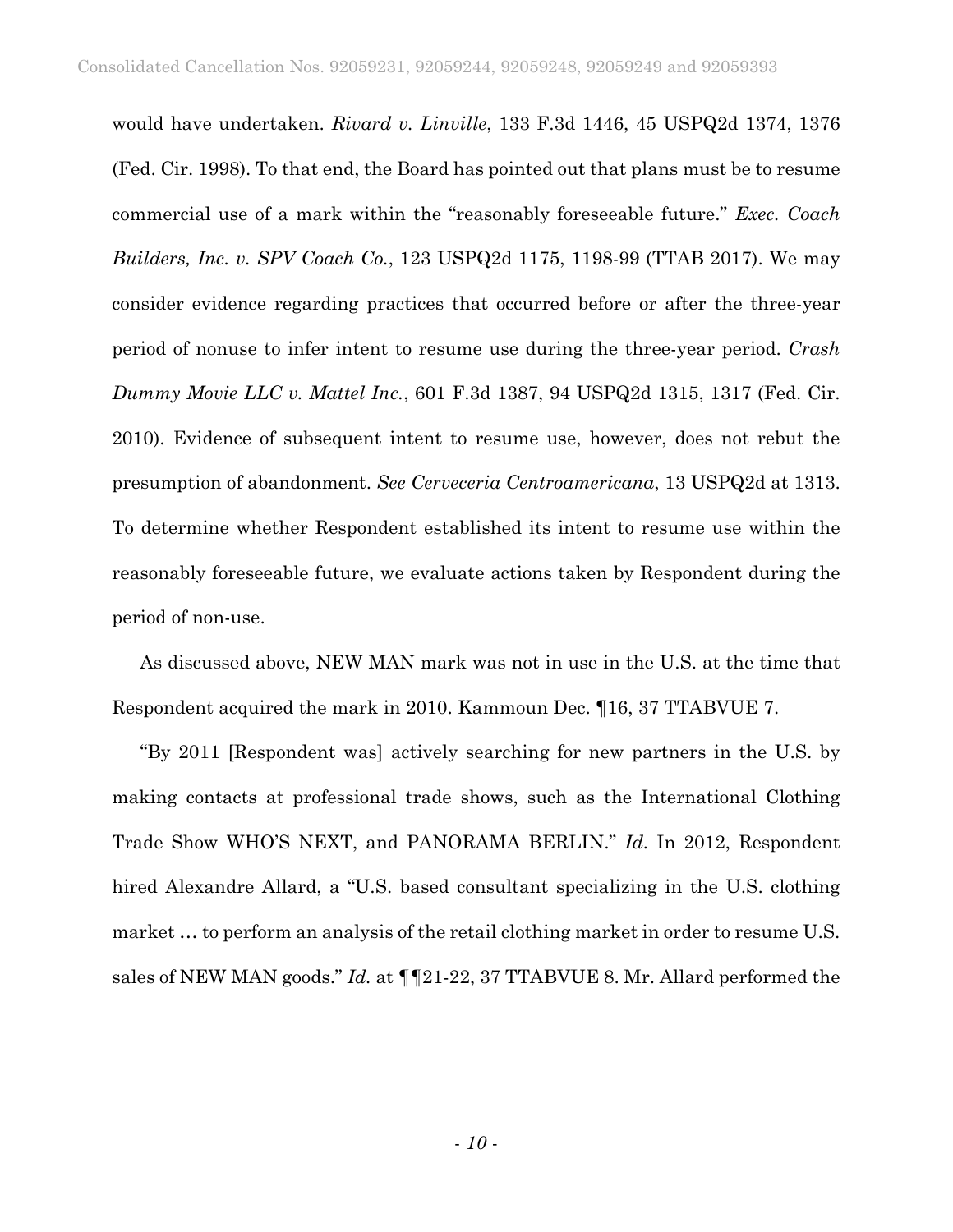analysis and on April 2, 2012, he presented the report, "Strategy for Importing to the United States" to Respondent. *Id.* at *¶* 22, 37 TTABVUE 8.11

"[I]n November of 2012, [Respondent was] forced to postpone the plan developed by Mr. Allard, solely due to financial constraints. At that time, we needed to focus primarily on brand development in Europe." *Id.* at *¶* 23, 37 TTABVUE 8. The November 15, 2012 email informing Mr. Allard of the postponement indicates that Respondent nonetheless intended at that time to commence U.S. use in 2014, stating:

> I think it is reasonable and already very ambitious to aim for PE 2014. That postpones our project, without placing it into question but giving us more opportunities to succeed.12

This email undercuts any argument that Respondent had the intent at that time not to commence use of the NEW MAN mark in the United States; rather, it strongly suggests that Respondent intended merely to postpone use for a relatively short time of less than two years.

 Subsequent emails show that Respondent met with Mr. Allard in July 2013 and continued discussions with him about a U.S. launch of the brand. An August 2, 2013 email with the subject "USA" states: "After a discussion by telephone with Alexandre Allard (I spoke to you about it) who lives in NY, he is sending us a strategic proposal

 $\overline{a}$ 

<sup>11</sup> Copies of the presentation in both English and French are at Exhibit G to the Dec. of Kammoun, 38 TTABVUE 156-332. Since the presentation is confidential, we cannot discuss the specific details of the plan.

<sup>&</sup>lt;sup>12</sup> Confidential Exhibit F to Kammoun Dec., 38 TTABVUE 100. Although filed under seal, Respondent quoted this language at p. 12 of its publicly available brief. 40 TTABVUE 13. We also note that Petitioner did not object to admission of this evidence but discussed it in its own briefs. *See, e.g.*, Reply Brief at 2, 41 TTABVUE 6 (quoting the email and arguing that Respondent did not intend to resume use in the U.S. until 2014).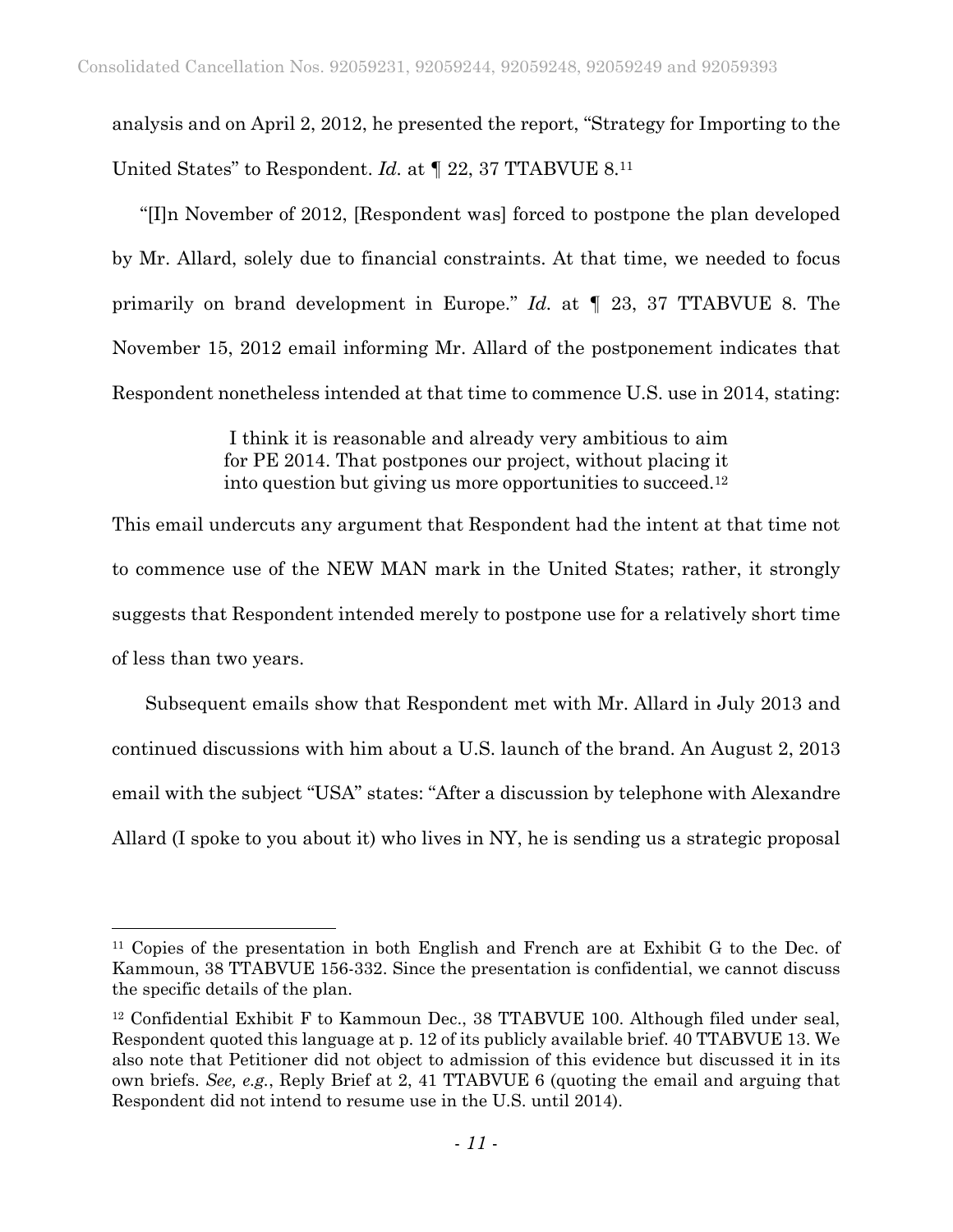for establishment of NM in the USA on around August 20."13 From October 2015 until February 2016, Respondent was "involved in advanced negotiations with Mr. Shlomo Azam, shareholder director of the Zbeda Group … to sell NEW MAN goods at retail in the U.S. … " Kammoun Dec. ¶ 29, 37 TTABVUE 9 and Confidential Exhibit L thereto. *Id.,* 38 TTABVUE 386-94.14 The agreement was "nearly finalized, but negotiations ultimately stalled due to the present action by Garan against Newman." Id. Taken as a whole, this evidence of Respondent's continuing efforts supports its assertion that it maintained an intent to commence use of the marks within the reasonably foreseeable future throughout the nonuse period from June 2010 to the end of 2015. *See Crash Dummy v. Mattel*, 94 USPQ2d at 1317; *cf. West Fla. Seafood Inc. v. Jet Rests. Inc.*, 31 F.3d 1122, 31 USPQ2d 1660, 1663 (Fed. Cir. 1994) (instructing that "one should look at the evidence as a whole, as if each piece of evidence were part of a puzzle which, when fitted together, establishes prior use").

Use of the marks in commerce with the United States commenced in January 2016.15 Additional evidence reflects shipment of NEW MAN goods to a New York retail boutique in March 2016.16 Petitioner contends that "any sales which are alleged

 $\overline{a}$ 

<sup>13</sup> Confidential Exhibit F to Kammoun Dec., 38 TTABVUE 121. Portions of this email are discussed at p. 13 of Respondent's public brief and p. 3 of Petitioner's reply brief. *See* 40 TTABVUE 14; 41 TTABVUE 7.

<sup>&</sup>lt;sup>14</sup> Copies of email communications between Respondent and Zbeda Group.

<sup>&</sup>lt;sup>15</sup> Respondent introduced invoices and other documents evidencing two shipments of goods which were ordered online, one dated January 7, 2016 and the other dated February 2, 2016. *Id.*, at  $\P$ [26-27, 37 TTABVUE 9 and Confidential Exhibit J thereto, 38 TTABVUE 348-351.

<sup>&</sup>lt;sup>16</sup> Respondent introduced invoices evidencing several shipments of goods to Les Canebiers, a New York retail boutique, dated March 3, 2016. *Id.,* at ¶28, 37 TTABVUE 9 and Confidential Exhibit K thereto, 38 TTABVUE 354-368.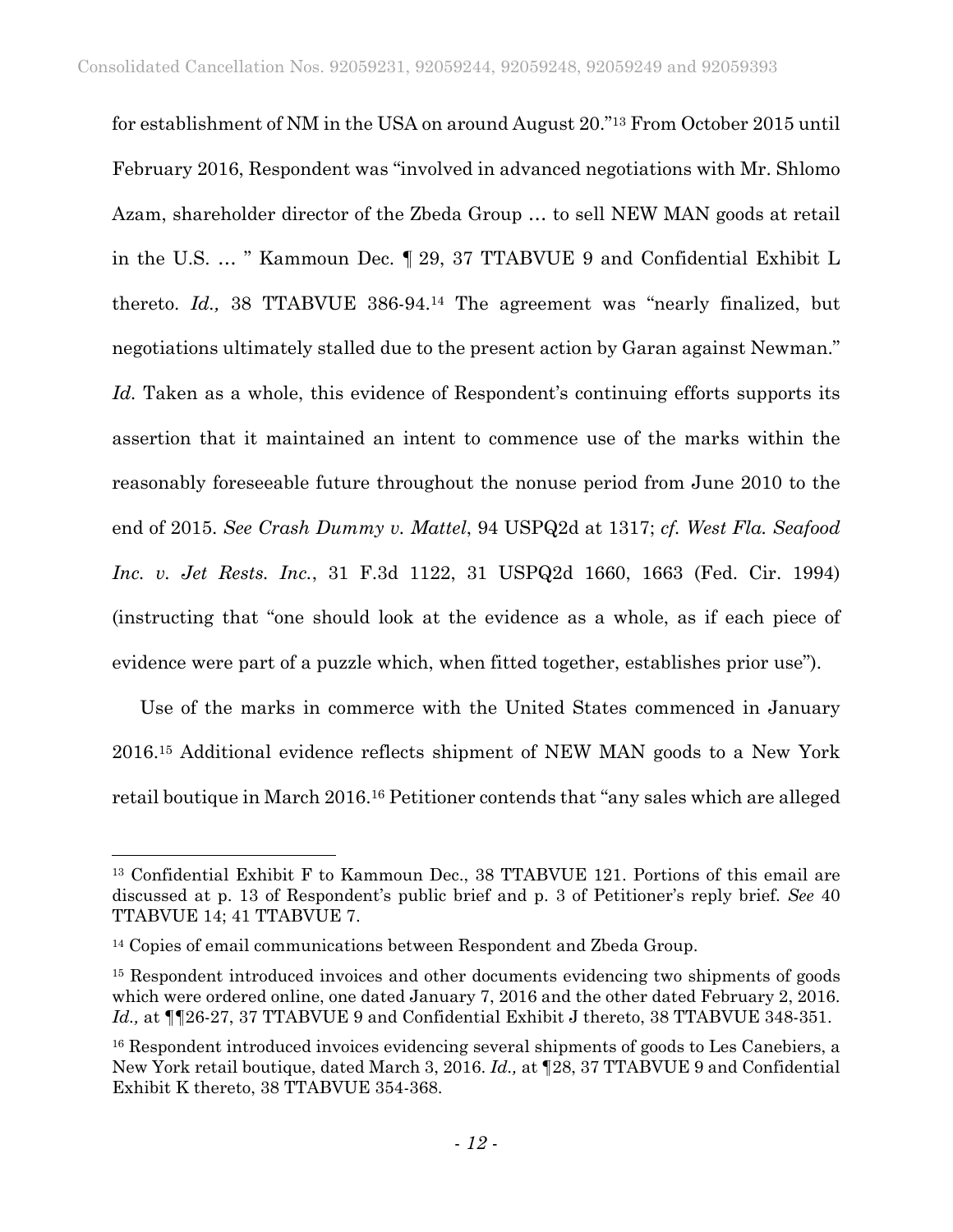to have taken place prior to May of 2017 were minimal. These sales were not a bona fide use made in the ordinary course of trade. They were just a feeble attempt to avoid losing right to the NEW MAN marks." Petitioner's Brief, 39 TTABVUE 12. However, even though the sales documentation introduced provides evidence of minimal sales, the amount of sales is not determinative.17 If the sales are made in the ordinary course of trade and not for the purpose of reserving rights in the marks, they satisfy the use requirement and defeat a claim of abandonment. *See Christian Faith Fellowship Church v. adidas AG,* 841 F.3d 985, 120 USPQ2d 1640, 1645 (Fed. Cir. 2016) ("The sale of two 'ADD A ZERO'– marked hats to an out-of-state resident is regulable by Congress under the Commerce Clause and therefore constitutes 'use' in commerce. … It makes no difference under our cases that any actual or threatened effect on commerce in a particular case is minimal."); *cf. Electro Source LLC v. Brandess-Kalt-Aetna Group Inc.,* 80 USPQ2d 1161 (9th Cir. 2006) (summary judgment holding that minimal sales from the trunk of a car while winding down business constitutes sufficient use in commerce to defeat an allegation of

<sup>&</sup>lt;sup>17</sup> Further, all of the NEW MAN branded goods were labeled with tags, tabs, and buttons featuring the registered NEW MAN trademarks. *Id*. at 18 and Exhibit E thereto, 37



TTABVUE 4, 30. Version 1 and Version 2

 $\overline{a}$ 

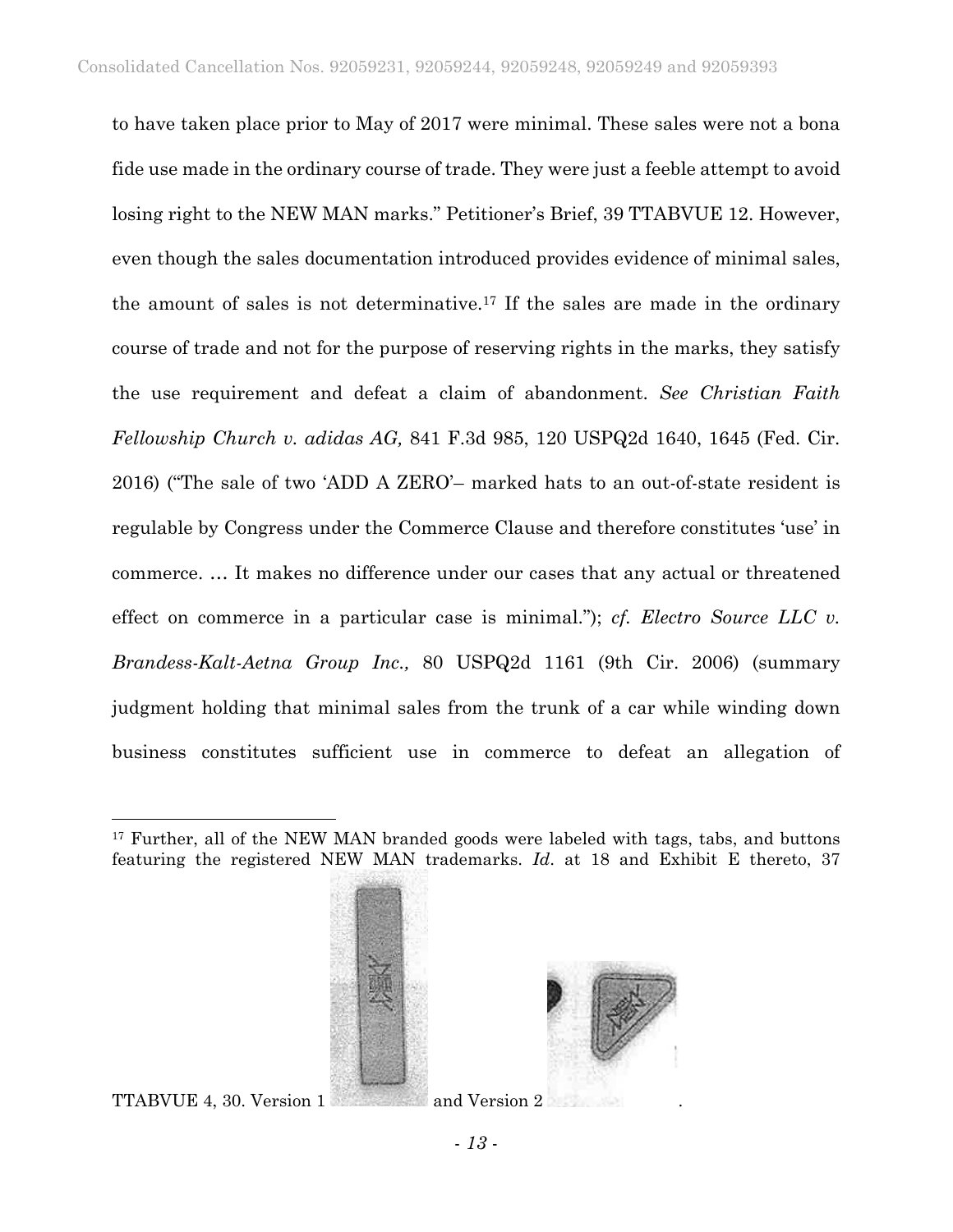abandonment). Thus, Respondent's evidence of sales is sufficient to defeat Petitioner's abandonment claims.

Based on the foregoing, we find that Petitioner did not abandon its rights in the Assigned Marks.

B. Registration No. 4284412.

Registration No. 4284412 for NEW MAN 2, which is an extension of Respondent's International Registration No. 1107700 (RNOR 1, 34 TTABVUE 35), covers a large number of clothing items. It issued on February 5, 2013. Petitioner filed the Petition for Cancellation of this registration on May 21, 2014, little more than one year after the issuance of the registration. As discussed above, Respondent submitted evidence of online sales that were shipped to the United States. One of the sales was made on January 7, 2016, almost one month before the third anniversary of Registration No. 4284412. *See id.* at ¶¶26-27, 37 TTABVUE 9 and Confidential Exhibit J thereto, 38 TTABVUE 348-51. In addition, Respondent's NEW MAN goods were offered for sale at a New York retail boutique, Les Canebiers. In support of this use, Respondent submitted invoices of shipments made to Les Canebiers in March 2016. *See id.* at ¶28, 37 TTABVUE 9 and Confidential Exhibit K thereto, 38 TTABVUE 354-68.

 Since use was made within three years of the date of registration, Petitioner did not make a prima facie case of abandonment with respect to the mark and goods in Registration No. 4284412.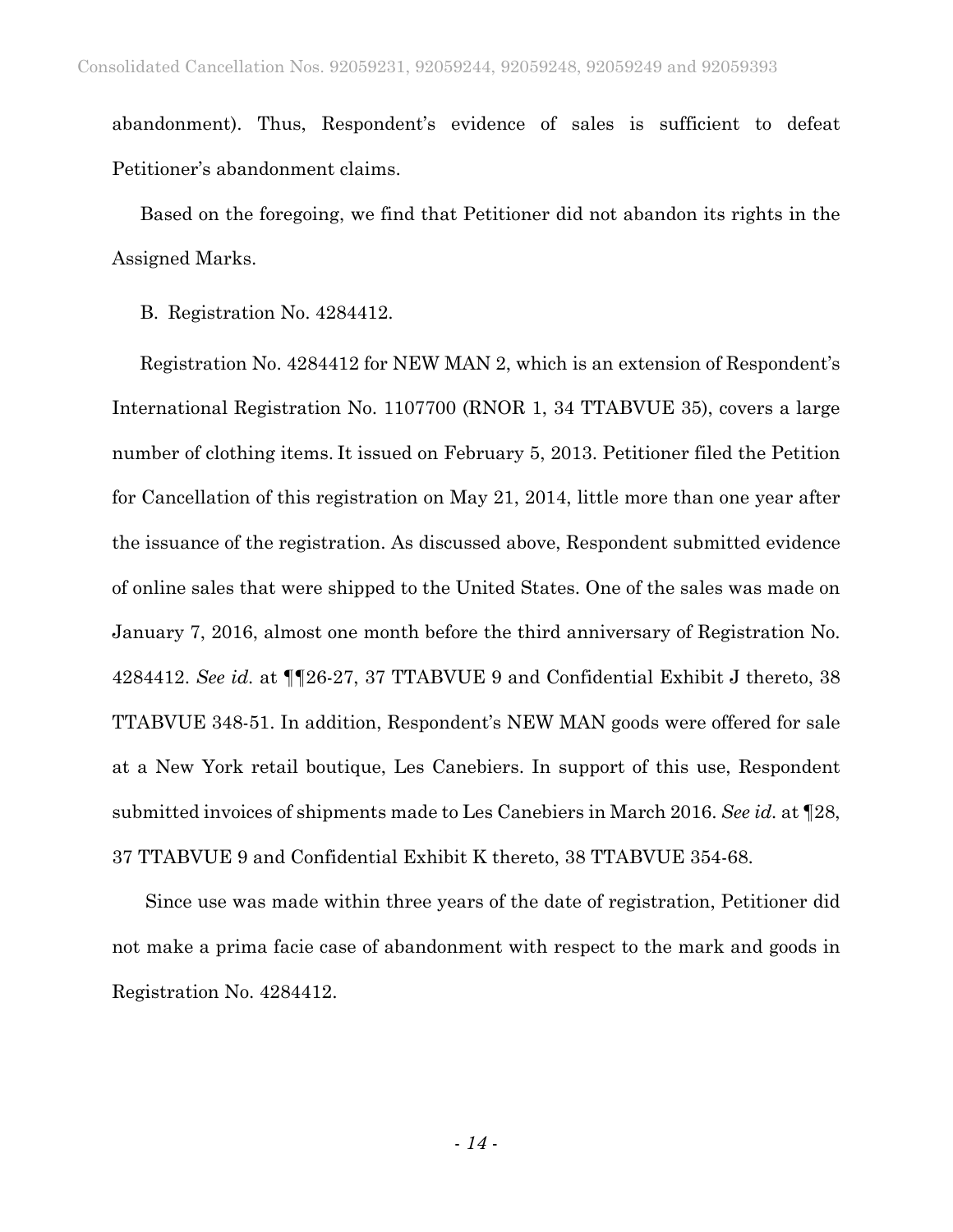# V. Bona fide intent to use the NEW MAN 2 mark when Respondent requested an extension of International Registration No. 1107700.

To properly file a request for an extension of protection of an international registration to the United States, the request must include a declaration of bona fide intention to use the mark in commerce. Section 66 of the Trademark Act, 15 U.S.C. §

1141f.

Petitioner alleged in its Amended Petition for Cancellation, filed on October 19,

2015, that Respondent never had a bona fide intention to use the trademark NEW

MAN and design in commerce on some or all of the above identified goods in

Registration No. 4284412. Amended Petition for Cancellation ¶10, 16 TTABVUE 5.

Noting that the underlying application for extension was filed on November 14,

2011, Petitioner contends that

Mr. Kammoun in Paragraph 23 of his declaration admits that in November of 2012 Respondent decided not to enter the U.S. market. That admission is clear and unequivocal evidence the Respondent had no bona fide intent to use the NEW MAN marks in U.S. commerce after the filing date of the application upon which Registration No. 4284412 is based. Respondent has introduced no evidence to the contrary …no evidence that Responded changed its mind after November of 2012 and decided to enter the market during the pendency of the application upon which the Registration No. 4284412 is based.

Petitioner's Brief, 21 TTABVUE 16-17.

Petitioner misreads Mr. Kammoun's declaration which states that his company was "forced to postpone the plan … solely due to financial constraints." Further, Petitioner has submitted no evidence supporting its contention.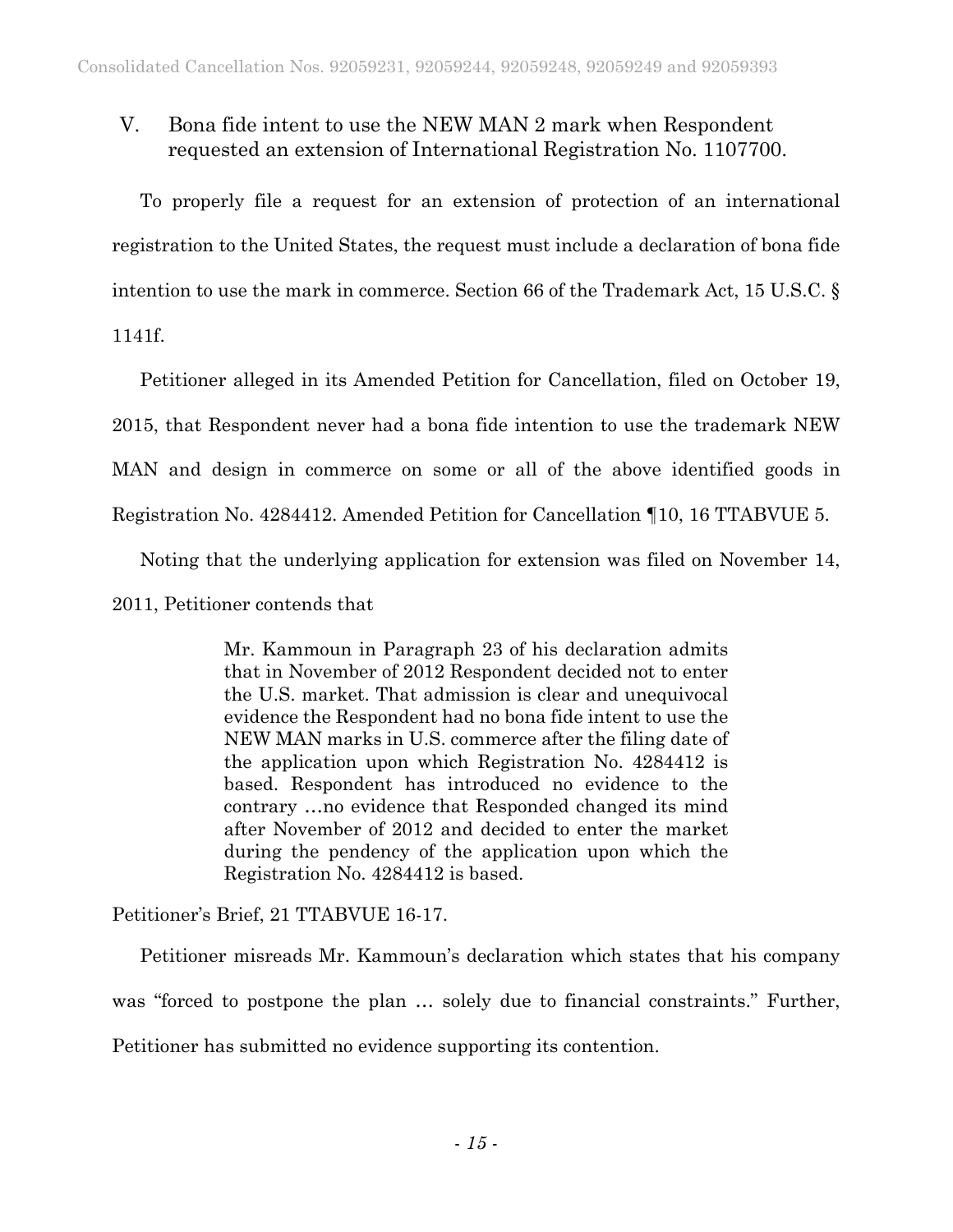As fully discussed above, prior to November 14, 2011, the filing date of the extension request, Respondent was actively making plans to commence use of its marks in the United States. Thus, Respondent did have a bona fide intention to use the NEW MAN 2 mark when it filed the extension request. Moreover, as established above, Respondent used the NEW MAN 2 mark within three years of the issuance of Registration No. 4284412 on February 5, 2013.

We find that Petitioner did not establish that Respondent did not have a bona fide intent to use the NEW MAN 2 mark when it filed the extension request.

VI. Conclusion.

We have considered all of the evidence and the arguments, some of which were either unsupported or erroneous. We have given all evidence the weight to which we find it entitled. The probative value of some evidence was discounted and thus was not discussed in our decision.

Further, Petitioner relies heavily on our denial of Respondent's motion for summary judgment. Evidence submitted in connection with a motion for summary judgment is of record only for consideration of that motion. To be considered at final hearing, any such evidence must be properly introduced in evidence during the appropriate trial period. *See Levi Strauss & Co. v. R. Josephs Sportswear Inc.,* 28 USPQ2d 1464, 1465 n.2 (TTAB 1993); *Pet Inc. v. Bassetti*, 219 USPQ 911, 913 n.4 (TTAB 1983); *Am. Meat Inst. v. Horace W. Longacre, Inc.,* 211 USPQ 712, 716 n.2 (TTAB 1981).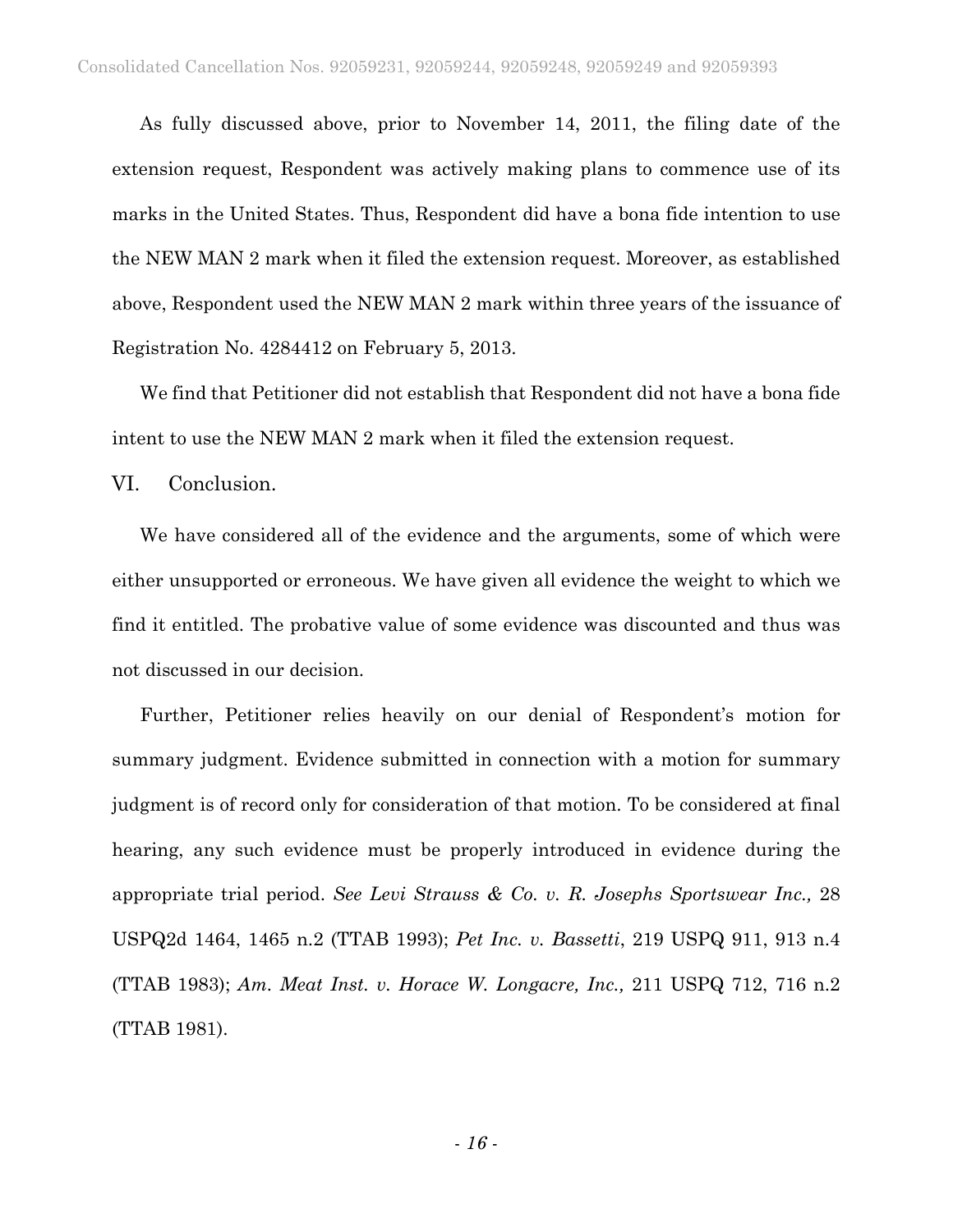In accordance therewith, our decision is based on the evidence introduced at trial, not the evidence introduced at summary judgment.

Prima facie cases for abandonment were made with respect to all of the assigned marks. However, Respondent established excusable nonuse and that it maintained an intent to resume use within the reasonably foreseeable future with respect to all goods other than those deleted at times of renewal. As discussed above, the goods deleted at the times of renewal were deleted without the consent of Petitioner. In these situations, Trademark Rule 2.134, 37 CFR § 2.134, requires the entry of judgment against the party deleting the goods, in this case Respondent. As such, the petitions are granted with respect to the deleted goods.

With the exception of the judgments entered with respect to the deleted goods, we deny the petitions to cancel.

Cancellation No. 9205923 is denied in its entirety.

Cancellation No. 92059248 is denied with respect to all goods, other than "jackets, lumber jackets, hats, caps and suspenders." Judgment will be entered against Respondent with respect to the cancelled goods ("jackets, lumber jackets, hats, caps and suspenders").

Cancellation No. 92059249 is denied with respect to all goods other than hats, footwear, gloves, caps, and suspenders. Judgment will be entered against Respondent with respect to the cancelled goods ("hats, footwear, gloves, caps, and suspenders").

Cancellation No. 92059393 is denied with respect to all goods other than hats, footwear, gloves, caps, and suspenders. Judgment will be entered against Respondent with respect to the cancelled goods ("boots and slippers").